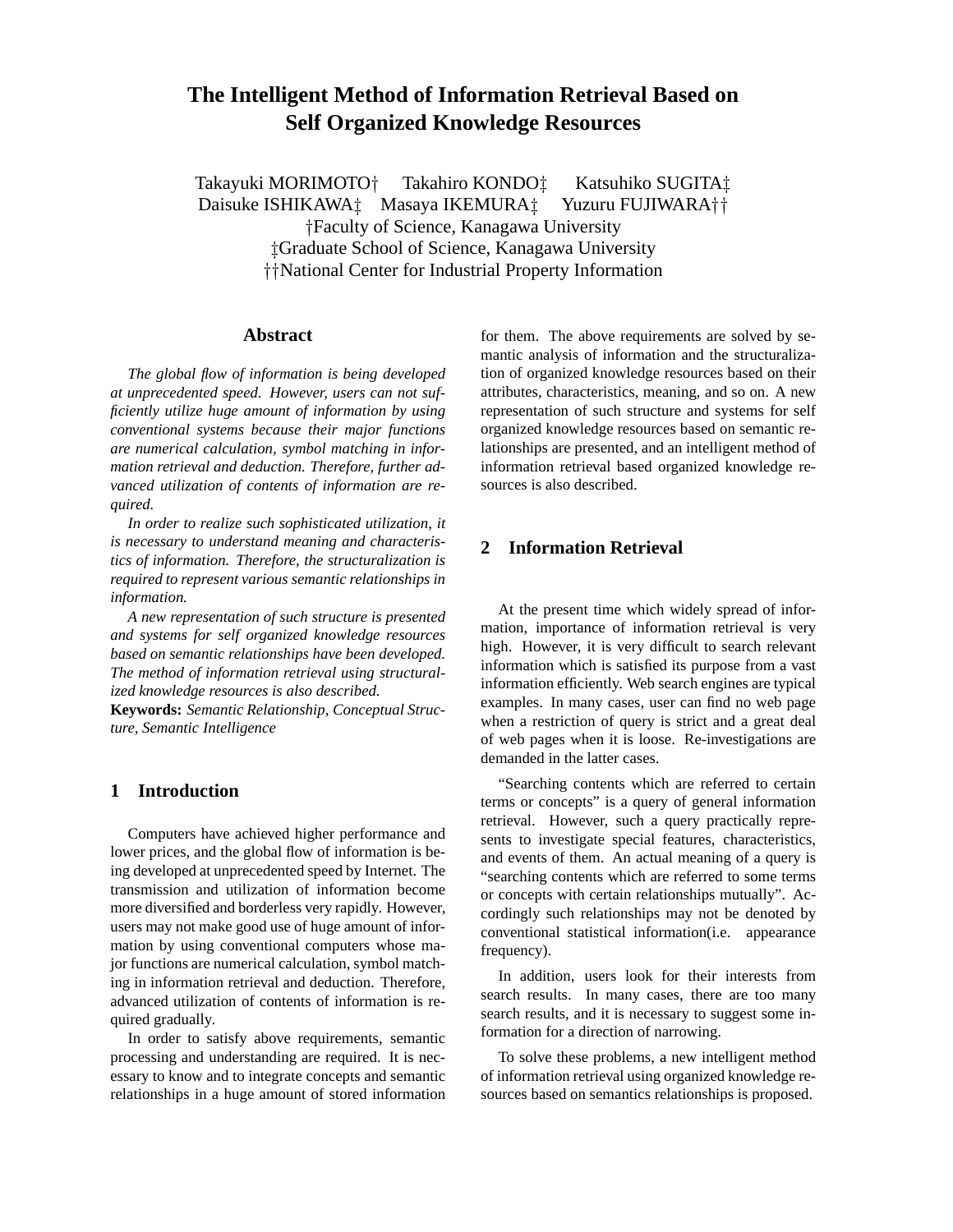### **Constructions of Organized Knowl-**3 edge Resources

Generally, thesaurus, taxonomy, or access file has been used in order to make information adapted for knowledge resources. Relationships are divided into three types in these methods, that is, physical, conceptual and logical one called physical, conceptual, causal structures respectively. Physical structures represent physical origin and storage address. Conceptual structures represent conceptual relationships, *i.e.* hierarchical and other associative relationships. And, causal structures represent various logical relationships including cause/effect relationships.

Especially, the saurus is a conventional method to represent conceptual structures, and there are many studies as follows:

- thesauri which are constructed manually[4]
- thesauri which are constructed automatically
	- compiling individual relationships for thesauri using collected documents[8]
	- $-$  merging two or more the sauri[1]
	- expert system base (dynamic methods using user information)[10]

However, these thesauri are not sufficient as far as considering contents of information. This is because that the sauri can only represent partial semantic relationships(i.e. simple hierarchical, equivalent, and associative relationships).

In order to represent various semantic relationships, semantic analysis of information and the structuralization of organized knowledge resources based on their attributes, characteristics, meaning, and so on. A model by which multiple hierarchical, overlapping, n-ary, dynamic and relative relationships can be described is devised in order to represent such semantic structures. It is apparent that neither graph model nor hyper graph model has sufficient capability to represent such conceptual structures. We proposed a new representation of such structure called Homogenized Bipartite Model and made a system for self organized knowledge resources based on semantic relationships.[3][9]

Figure 1 shows a system for the structuralization of organized knowledge resources. In this system, equivalent, hierarchical, and various semantic relationships are extracted and integrated to construct thesauri automatically.

**C-TRAN** (Constrained Transitive Closure):

extraction based on bilingual relations in glossaries, equivalent (synonym) and hierarchical relationships (terms represented a super-ordinate and a subordinate concepts)[2]

SS-KWEIC (Semantically Structured Key Word Elements Index in Terminological Context): extraction of hierarchical and associative relationships using modified relations in terminological contexts.[5]



Figure 1. Self organized knowledge resources based on semantic relationships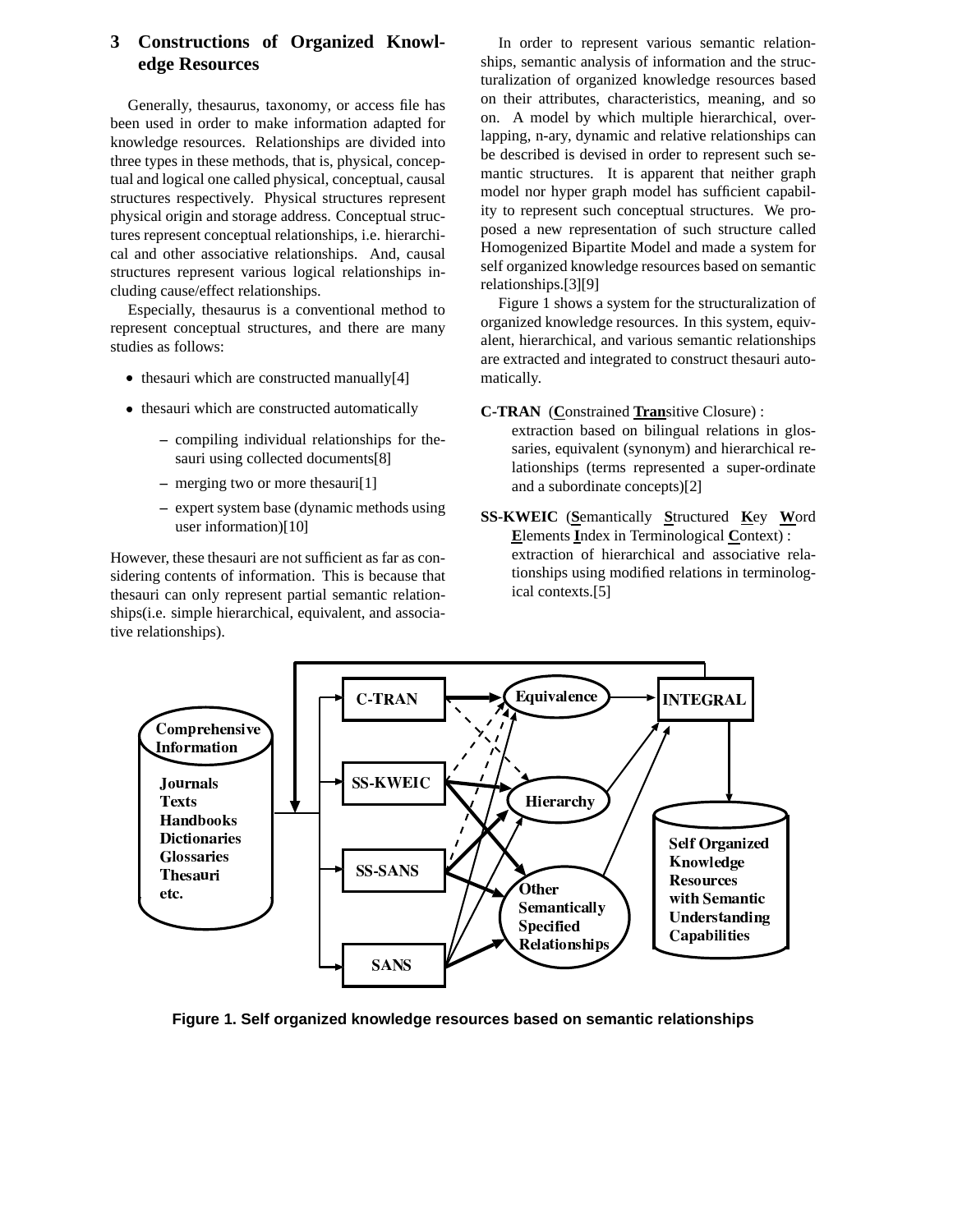- **SS-SANS** (**S**emantically **S**pecified **S**yntactic **An**alysis of **S**entences) : extraction of various semantic relationships based on syntactic templates and definitions of terminologies[7][9]
- **SANS** (**S**emantic **An**alysis of **S**entences) : semantic analysis of contents
- **INTEGRAL** : building the general structure of a conceptual

# **4 Homogenized Bipartite Model**

The Homogenized Bipartite Model (HBM) was developed in order to describe semantic relationships between conceptual structures. HBM is an extended Hypergraph, and recursive and nested structures can be described in this model. Relations which can be represented by HBM and conventional graph models in Table 1.

HBM is formulated as follows:

- $E \subseteq 2^V$  (1)  $V = V \cup E$  (2)
- $E = E \cup V$  (3)
- $L \rightarrow E \cup V$  (4)
- $\bar{V}$  $\sim 10^{-1}$  $a~set~of~vertices$  $E$  : a set of edges  $\sim 10^{-1}$

 $L$  : a set of labels

The formula (1) represents that many-to-many relations can be described, and it is the same with Hypergraph. Recursive and nested structures are allowed by the formulas (2) and (3) respectively. By the integration between the formulas  $(2)$  and  $(3)$ , nodes $(V)$  and links(E) are homogenized. Table 2 shows the potency of representation in HBM and conventional models, and Table 3 shows structures and characteristics of relationships which can be represented in them. (As a

**Table 1. Comparison between graph models**

|             | Relations |              |         |  |               |  |  |
|-------------|-----------|--------------|---------|--|---------------|--|--|
| Models      | Binary    | Many-to-many | Overlap |  | Nest Relative |  |  |
| Graph       |           |              |         |  |               |  |  |
| Hyper Graph | $\circ$   |              | O       |  |               |  |  |
| <b>HRM</b>  |           |              |         |  |               |  |  |

### **Table 2. Potency of information**

| <b>Type</b> | Model             | Potency          | <b>B</b> ipartite               |                                   |
|-------------|-------------------|------------------|---------------------------------|-----------------------------------|
| Set         | $S = V$           | N                | $S = (V, \emptyset, \emptyset)$ |                                   |
| Tree        | $S = (V, E)$      | 2N               | $S = (V, E, L)$                 | $E \subseteq V \times V$          |
| Graph       | $S = (V, E)$      | $\mathbf{N}^2$   | $S = (V, E, L)$                 | $E \subseteq 2^V$                 |
| Hyper Graph | $S = (V, E')$     | $2^N$            | $S = (V, E', L)$                | $E \subset 2^{2\cdots V}$         |
| <b>HBM</b>  | $S = (E', E', L)$ | $2^{2} \cdots N$ | $S = (V, E". L)$                | $L\subseteq (V)\times (E,E',E'')$ |

# **Table 3. Correspondence between information structures and described semantic relationships**

| Type of structure | relation | characteristics (semantic relationship)      |
|-------------------|----------|----------------------------------------------|
| Set               |          |                                              |
| Tree              | binary   | classification : hierarchy                   |
| Graph             | binary   | multiple inheritance, etc.                   |
| Hyper Graph       | n-ary    | partial sharing, duality, etc.               |
| <b>HRM</b>        | n-ary    | nested structure, modality, relativity, etc. |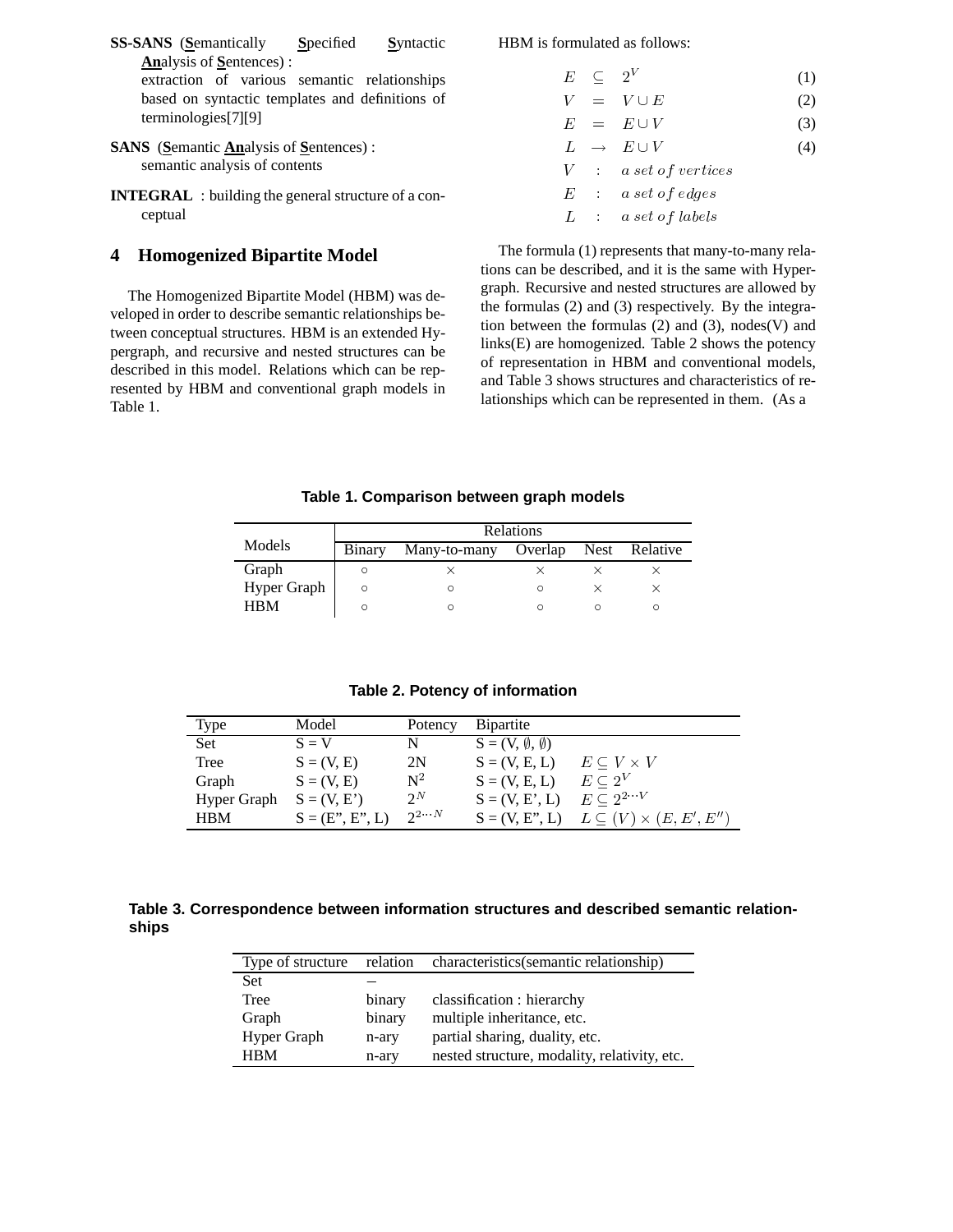

Figure 2. Example of Organized Knowledge Resources Based on HBM

matter of course, lower structures in Table 3 include upper structures.) It is clearly that HBM is more capable than other models.

Figure 2 shows an example of organized knowledge resources based on HBM. In this figure, the solid line directional arrow represents hierarchical relationship. Two folds of solid lines represents equivalent relationships, and the wavy line directional arrow shows inclusive relationships, One solid line and circle expresses association relationships. A difference of above associative relationships is that the circle is based on the key word "並列" and solid line is extracted from a context by SS-SANS. The associative relationship between "超並列計算機" and "プロセッサ間結合ネット in the contents but also that there is/are contents which concerned with them mutually.

Moreover, conceptual structures based on HBM can be used for major thinking functions such as induction, analogical reasoning, (analogical) abduction. The mechanisms of such functions are as follows:

Let  $C = (V, E)$  be the universe of concepts, and  $C_r = (V_r, E_r), C_s = (V_s, E_s), C_c = (V_c, E_c)$ , where r, s, and c designate reference, sample, and common substructures respectively. The mechanism of induction:

$$
C_c \subseteq C_{si} \cap C_{sj} \cap \cdots \cap C_{sn} \cap C_r
$$
  
\n
$$
C_{s'} = (V_{s'}, E_{s'})
$$
  
\n*i.e.*  $V_r = V_c \cup \delta V_r$   
\n
$$
E_r = E_c \cup \delta E_r
$$
  
\n
$$
V_{s'} = V_s \cup \delta V_r
$$
  
\n
$$
E_{s'} = E_s \cup \delta E_r
$$

The mechanisms of analogical reasoning and (analogical) abduction:

$$
C_c \subseteq C_s \cap C_r
$$
  
\n
$$
C_{s'}(V_{s'}, E_{s'}) = C_s(V_s, E_s)
$$
  
\n
$$
\cup \delta C_r(\delta V_r, \delta E_r)
$$
  
\n
$$
i.e. V_r = V_c \cup \delta V_r
$$
  
\n
$$
E_r = E_c \cup \delta E_r
$$
  
\n
$$
V_{s'} = V_s \cup \delta V_r
$$
  
\n
$$
E_{s'} = E_s \cup \delta E_r
$$

#### **Systems of Information Retrieval** 5

#### 5.1 Concept

Information retrieval systems consist of two parts. One is structuralization of knowledge resources, and another is search process. Knowledge resources are organized with the following procedures using the system shown in Figure 1.

- 1. extracting terms and their semantic relationships from contexts
- 2. partitioning terms into basic words based on terminological contexts using "JUMAN"[6]
- 3. structuralizing terms according to their semantic relationships

Each term and each semantic relationship have their own source information. Search processes navigate various semantic relationships, and show search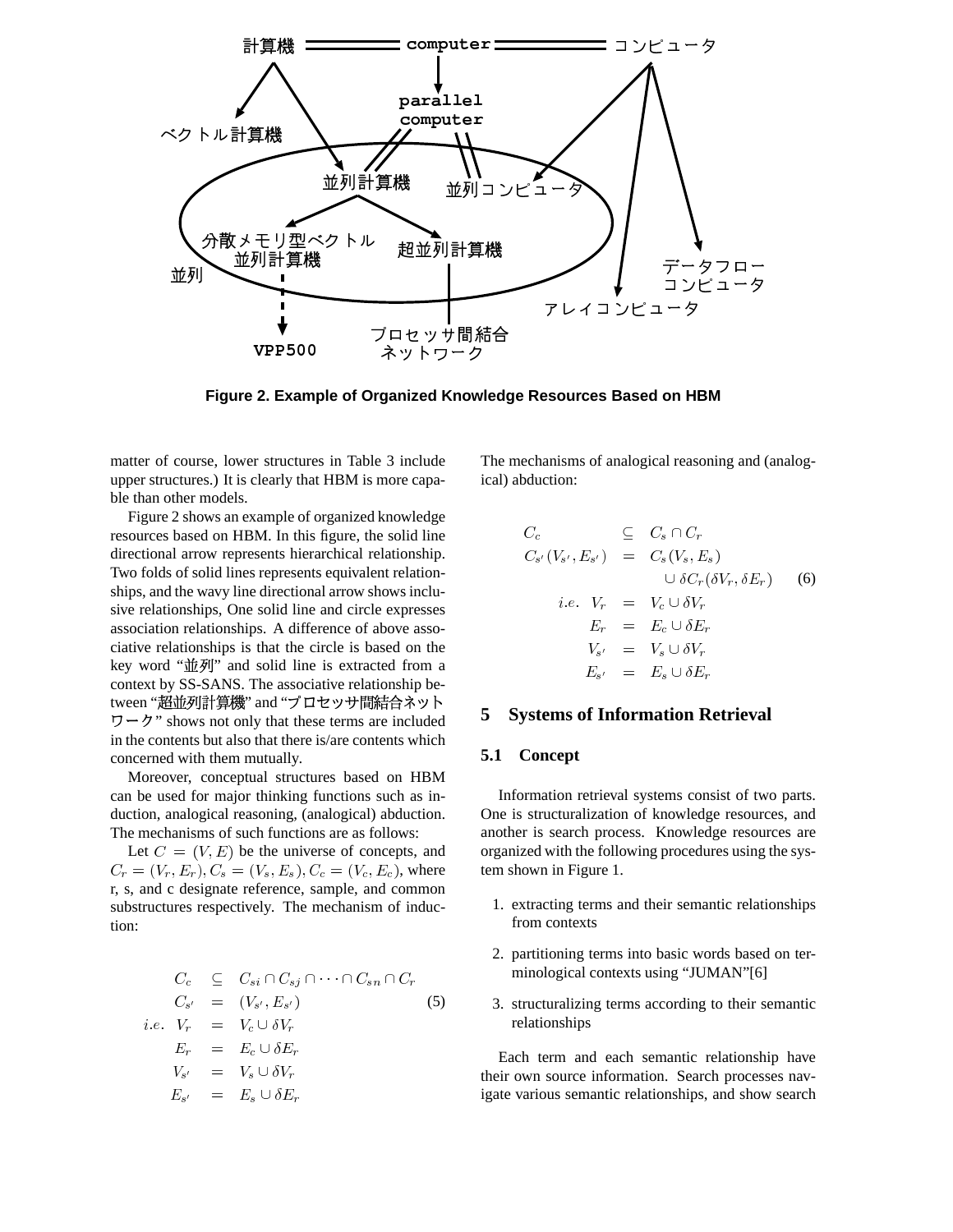results and information which are associated with queries.

Prototype system is implemented and consists of hierarchical and equivalent relationships at present.

### 5.2 Example

Figure 3 shows a part of search results whose query is "並列コンピュータ". We use a test collection called NTCIR-2 provided by National Institute of Informatics and "Information Processing Dictionary(ISBN:427407742X)" published by Ohmusha as input data.

In this figure, indents represent level of hierarchy. Directional arrows represent a direction of hierarchy from upper concept to lower concept, and an equal sign represents equivalent relationships. The term surrounded " $\lceil \cdot \rceil$  " shows a query. In addition, a "gakkai-j-XXXXXXXXXX" shows source information of terms.(omit it by using "..." when more than three sources of information correspond)

#### 6 **Parallelization**

Our systems are implemented by programming language C. For efficiency of processes and to treat enumerate knowledge resources, we implement to parallelize our systems using MPI.

The items listed bellow are processes of parallelized structuralization. These processes are executed on master-slave system.

- 1. Slaves construct conceptual structures using their own input data, and send their own information of them to master.
- 2. Master totals them and broadcasts new information for distribution of knowledge resources.
- 3. Slaves send and receive conceptual structures using received information, and re-construct them.

Conceptual structures are distributed on average based on hierarchical relationships by above processes. Theses processes are executed whenever new knowledge resources are inserted. Figure 4 shows the example of above structuralization.

In our system, conceptual structures are distributed slave processes. Therefore, information retrieval consists of searching queries, totalization of conceptual structures, and re-construction of them. The following items are the processes of information retrieval.

- 1. Master broadcasts a query to slaves.
- 2. Each slaves receives it and does search processes.
- 3. Slaves send conceptual structures which are associated with the query when it is matched.
- 4. Master receive and re-construct them.

```
コンピュータ : gakkai-j-0000341470 gakkai-j-0000342371 gakkai-j-0000343309 ...
   →ノートブック型コンピュータ : gakkai-j-0000342168
   →携帯型コンピュータ : gakkai-j-0000348016
   →脳型コンピュータ: gakkai-j-0000342489
   → 『並列コンピュータ』 : gakkai-j-0000340080
      →超並列コンピュータ: gakkai-j-0000345205
=計算機 :gakkai-j-0000343562 gakkai-j-0000344216 gakkai-j-0000345141
   →アナログ計算機 : gakkai-j-0000343604
   → 64ビット計算機 : gakkai-j-0000342940
   →ベクトル計算機 : gakkai-j-0000342091
   →メッシュバス計算機 :gakkai-j-0000342093
   →モーバイル計算機 : gakkai-j-0000342157
   →分散共有計算機 :gakkai-j-0000342728
   →移動型計算機 :gakkai-j-0000342159
   → SMP 型計算機 : gakkai-j-0000343419
   →並列計算機 :gakkai-j-0000340082 gakkai-j-0000340084 gakkai-j-0000340086 ...
      →仮想並列計算機 : gakkai-j-0000345206
      →クラスタ型並列計算機: gakkai-j-0000342073
      →分散メモリ型並列計算機 :gakkai-j-0000342206
      →超並列計算機 : gakkai-j-0000340098 gakkai-j-0000342135 gakkai-j-0000342136 ...
```
### **Figure 3. Example of Search Results**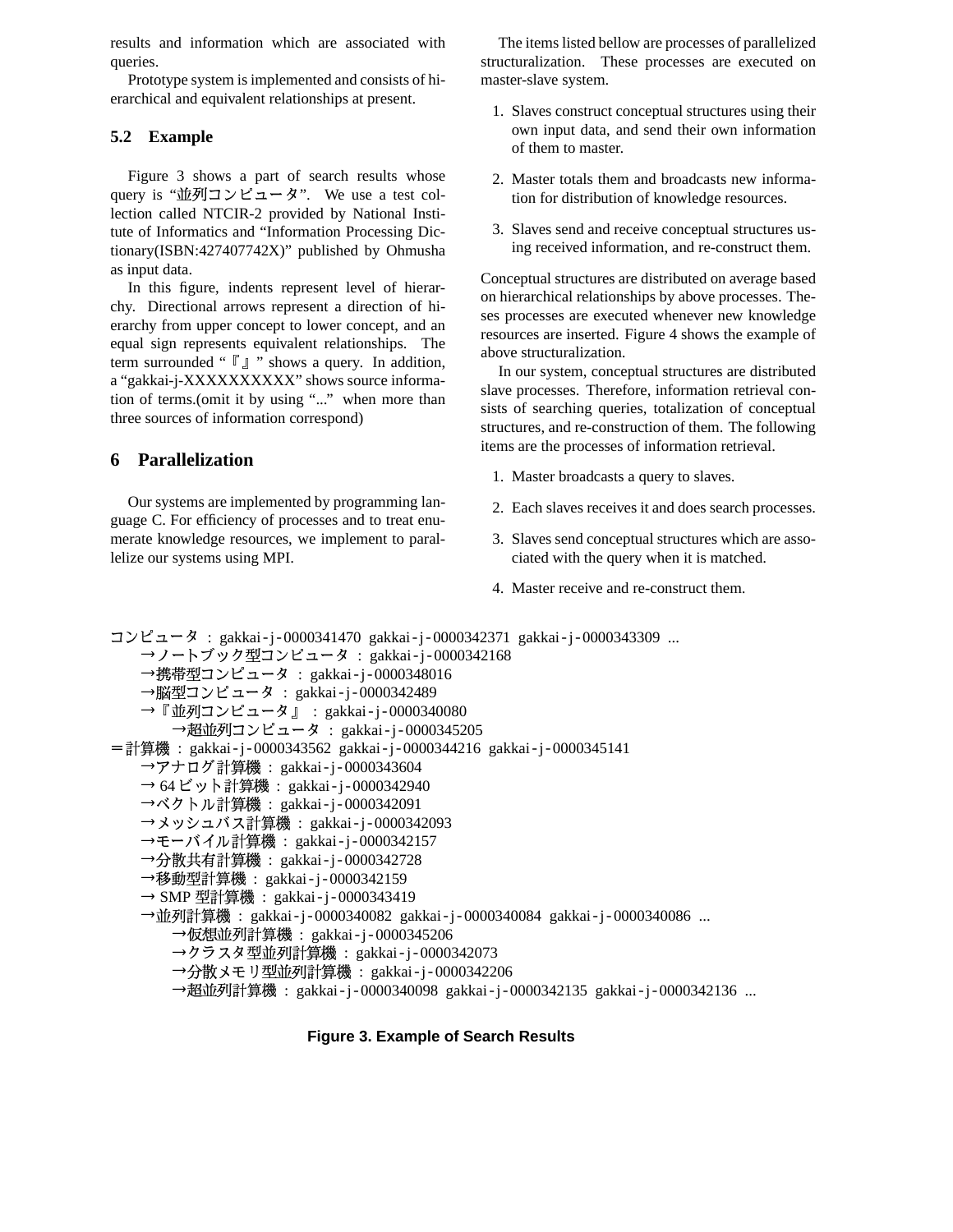

**Figure 4. Parallel Structuralization of Organized Knowledge Resources**

When users need more information, above processes are executed again using a new query. Figure 5 shows the example of information retrieval whose queries are "計算機" and "コンピュータ".

Prototype of above parallel system which supports only hierarchical relationships is completed.

# **7 Conclusions and Future Works**

Structuralization of organized knowledge resources shows usefulness to realize advanced functions for semantic contents of information as new functions of computer which are demanded for the global flow of information which is being progressed at unprecedented speed. In this paper, we report the utilization of structuralized knowledge resources based on semantic relationships for information retrieval.

There are two future works. One is to implement more complex and flexible conceptual structures. Another is to expand the parallelization of our system.

### **Acknowledgment**

This study used test collections called NTCIR-1 and NTCIR-2 provided by National Institute of Informatics.

### **References**

- [1] R. Forsyth and R. Rada. *Machine Learning-Applications in Expert Systems and Information Retrieval*. England:Ellis Hornwood Series in Artificial Inteligence, 1986.
- [2] Y. Fujiwara. The model for self structured semantic relationships of information and its advanced utilization. *International Forum on Information and Documentation*, vol.1 9(2):8–10, 1994.
- [3] Y. Fujiwara and Y. Liu. The homogenized bipartite model for self organization of knowledge and information. *IFID*, 2(1):13–17, 1998.
- [4] A. Ghose and A. Dhawle. Problems of thesaurus construction. *Journal of the American Society for Information Science*, pages 211–217, 1997.
- [5] J. Lai, H. Chen, and Y. Fujiwara. An information-base system based on the self-organization of concepts represented by terms. *International Journal of Terminology*, vol. 3(2):313–334, 1996.
- [6] http://www-nagao.kuee.kyoto-u.ac.jp/nlresource/juman.html.
- [7] H. Sano and Y. Fujiwara. Syntactic and semantic structure analysis of article titles in analytical chemistry. *J. Inf. Sci. Principles and Practice 19*, pages 119–124, 1993.
- [8] D. Soergel. Automatic and semi-automatic methods as an aid in the construction if indexing language and thesauri. *International Classification*, 1(1):34–39, 1974.
- [9] T. Morimoto, T. Maeshiro, and Y. Fujiwara. Extraction of semantic relationships among terms to construct organized knowledge resources. In *Proc. of 1st NTCIR Workshop on Research in Japanese Text Retrieval and Term Recognition*, pages 459–465, 1999.